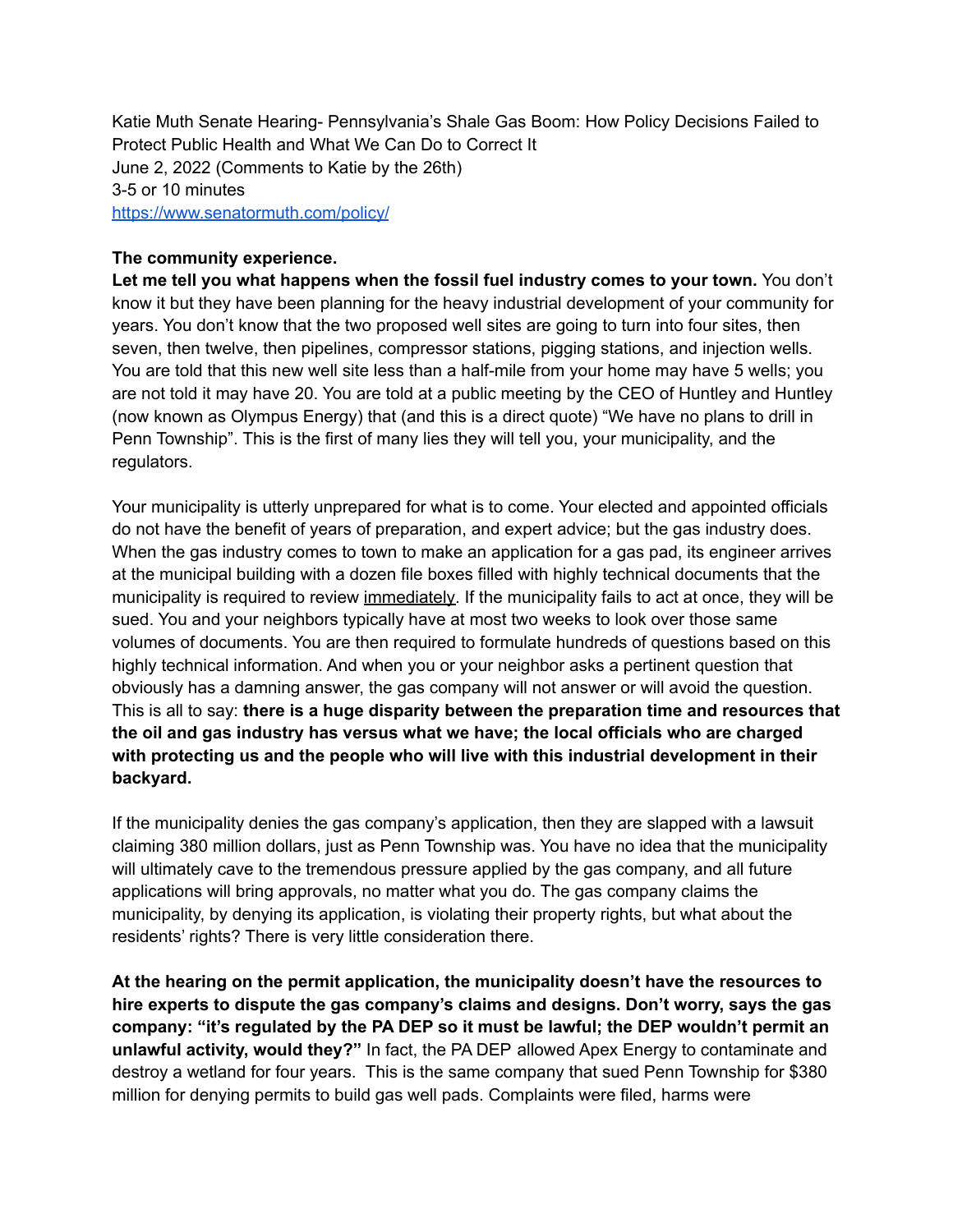documented, pictures were taken, follow-up phone calls were made. It wasn't until the legislature and others pressured the DEP to finally DO SOMETHING that the company negotiated a small fine in a settlement with the state (the cost of doing business really). And Apex, after multiple failed attempts to clean up their mess, the DEP declares that it is magically fixed "to the satisfaction of the Department." By the way, the DEP's declaration does not give the community or individuals any legal recourse. In the meantime, Apex gets permit after permit after permit. It is also shocking that the DEP is granted wide discretion in its enforcement decisions. Discretion is often necessary, but should not be granted when the fundamental rights granted by the 27th amendment are at issue. Enforcement of pertinent regulations should be mandatory and not permissive.

But it doesn't get any better when residents hire their own experts to look over the gas company's plans for erosion and sedimentation, air, water, and emergency preparedness. Legitimate experts in the respective fields testify as to how high the risk is to you and your neighbors. At the hearing, the gas company's lawyers manipulate and bully local boards. Gas companies claim that because your experts advise reasonable precautions, because they follow the science when they determine what will be harmful to human health and the environment, because of this, they must be biased against the gas company and must be ignored. If your experts cannot testify, with 100% certainty, that the well pad will be harmful, those experts should be ignored. But wait, it's you and your neighbors who are taking all the risk. A risk you and your children, neighbors, and friends did not agree to when you purchased your property. A risk, that if it comes to pass, will permanently destroy the value of your home and property. Residents rights are trampled because the municipalities live in fear that if the well pad permit is not granted, they will be sued. The residents' right to sleep undisturbed in our own beds, or to breathe clean air or drink clean water, are secondary to the rights of the gas company.

Experts know, and have testified, that the emissions from these well pads, compressors and legions of trucks pollute our air with harmful particulates and Volatile Organic Compounds. They predicted that this air pollution would cause impacts like asthma, respiratory conditions, endocrine disruption, cancers and more. And the reality of these predictions has been borne out. When the air is contaminated with harmful particulates and VOCs, residents call the PA DEP and they do nothing. The local municipalities are overmatched by the gas companies. Residents, left on their own to complain to the agencies empowered to protect them are called "Ninny Nanny's, Nimby, Greenie, Treehugger, and other names - just for caring about your kids and neighbors.

These are facts: In this state, an operator with hundreds of recorded violations to health, safety and the environment, on record with the DEP, is permitted to build 4 well pads less than a mile from a school. Another operator, also with hundreds of documented violations, is also permitted build a well pad 1,500 feet from a school. Then, the gas company, without input or oversight from anyone prepares its Emergency Response Plan. This plan is NEVER reviewed by anyone in the state government. In Pennsylvania, toxic, radioactive waste can be injected into a well located a few hundred feet from a tributary that feeds into the drinking water system for the entire Pittsburgh region. In Pennsylvania, a landfill accepting radioactive fracking waste that